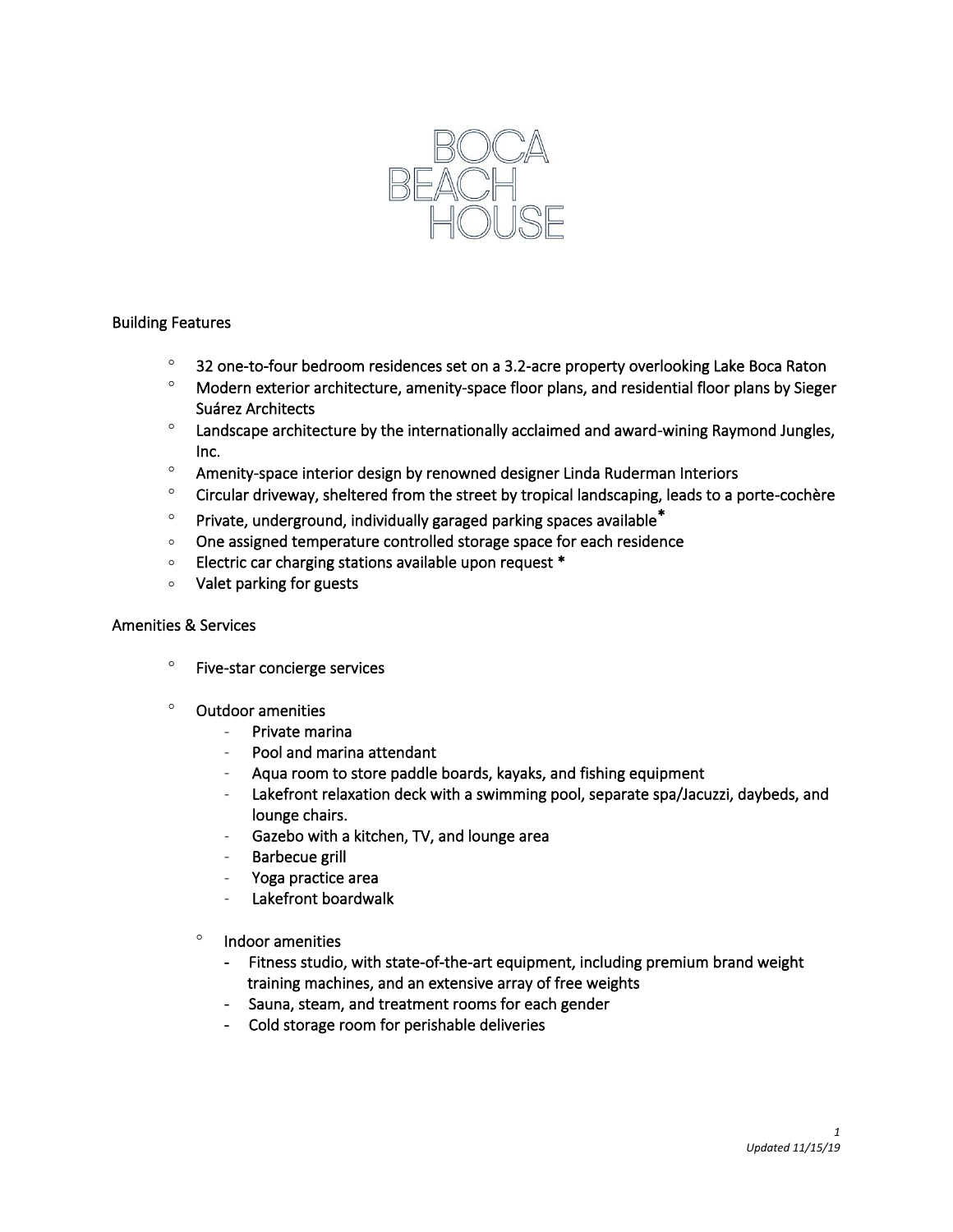

### Residence Overview

- <sup>o</sup> Expansive private balconies overlooking Lake Boca Raton, equipped with an outdoor kitchen featuring an electric grill, sink, refrigerator, and storage cabinets
- Ground-floor lanai residences have a private pool on the lake-facing terrace
- <sup>o</sup> 8' solid core entry and interior doors
- Laundry room with Electrolux washer and dryer
- $\degree$  Lutron centralized home-works system that includes 2 keypads, 12 load processor panel, up to 30 prewired shades, and an empty panel for upgrades
- $\degree$  Pre-wired for automated shades
- $\degree$  Private elevator foyers serviced by semi-private elevators
- <sup>o</sup> Concrete block demising walls between units
- Multiple panel sliding glass doors create indoor/outdoor living spaces between your living room and your terrace
- <sup>o</sup> Glass and metal railing on balconies
- <sup>o</sup> Smart-home ready

### Residence Features

- $\degree$  Expansive residences with flow through concept, and gorgeous views of Lake Boca Raton and, in some units, views of the Atlantic Ocean
- $\degree$  10' ceilings throughout the main living spaces
- <sup>o</sup> Semi private elevator access to residence
- <sup>o</sup> Spacious outdoor balconies with built in stainless steel electric grill, refrigeration, and stainless cabinetry
- $\degree$  Lanai Units have a private pool on the outdoor terrace overlooking Lake Boca Raton
- $\degree$  Lutron centralized home system providing power to shades, lighting and smart home automation system includes: 2 key pads, 12 controlled lights, and up to 30 output capability for the automation of window shades
- $\degree$  Double solid core 8' entry doors with modern European style hardware
- $\degree$  Solid core 8' interior doors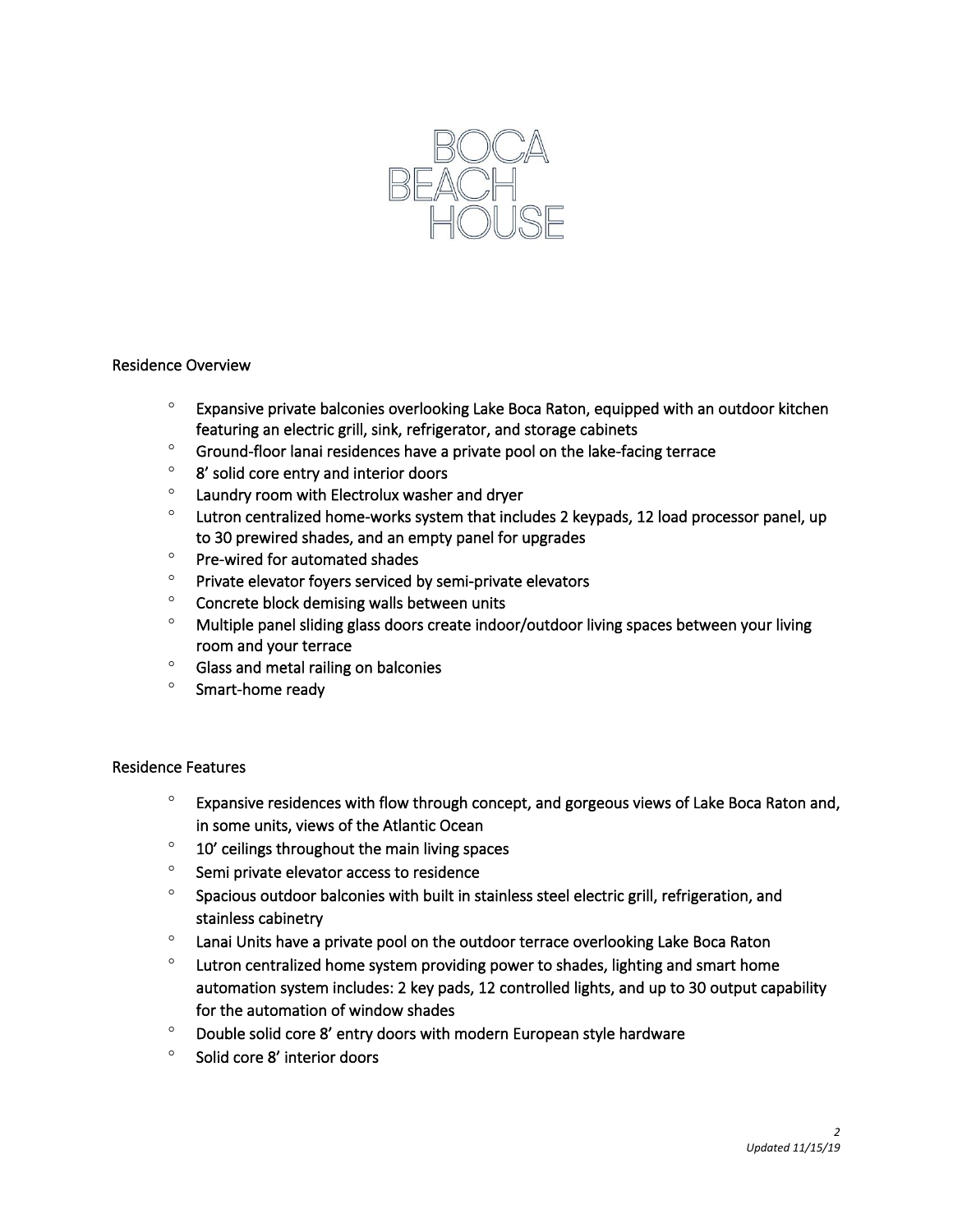

### Kitchens

- $\degree$  Custom designed and state of the art Italian kitchen cabinetry
- Cabinets feature glass doors and/or wood door option, linen textured interiors
- <sup>o</sup> Cabinetry accented by LED lighting
- $\degree$  Center Island or peninsula per plans, varies by unit type
- $\degree$  Waterfall porcelain/quartz countertops per plans, varies by unit type
- <sup>o</sup> Recessed ceiling accent lighting
- $\degree$  Stainless steel undermount sink with garbage disposal
- Waterworks faucet Henry Model Gooseneck with pull down spray, nickel finish

# Appliances

- <sup>o</sup> 36" Gaggenau Gas Cooktop with stainless steel hood
- 30" Gaggenau built in oven
- <sup>o</sup> 30" Gaggenau built in microwave oven
- <sup>o</sup> 36" Gaggenau Refrigerator with cabinet door panels
- <sup>o</sup> 36" Gaggenau Freezer with cabinet door panels
- $\degree$  24" Gaggenau Wine cooler with 3 independently controlled climate zones
- 24" Bosch Dishwasher

# Master Bathroom

- Waterworks Faucet
- <sup>o</sup> His and her custom vanities with waterfall countertops and full height frameless mirror and custom medicine cabinets with LED lighting
- Oversized shower with frameless glass doors and European book matched porcelain wall, equipped with a two showerheads and handheld shower sprays
- $\degree$  Free standing sculptural tub with floor mounted tub filler
- Large European porcelain tile flooring and baseboards
- $\degree$  Private water closet with Toto toilet
- $\degree$  Linen closet
- <sup>o</sup> Recessed ceiling accent lighting